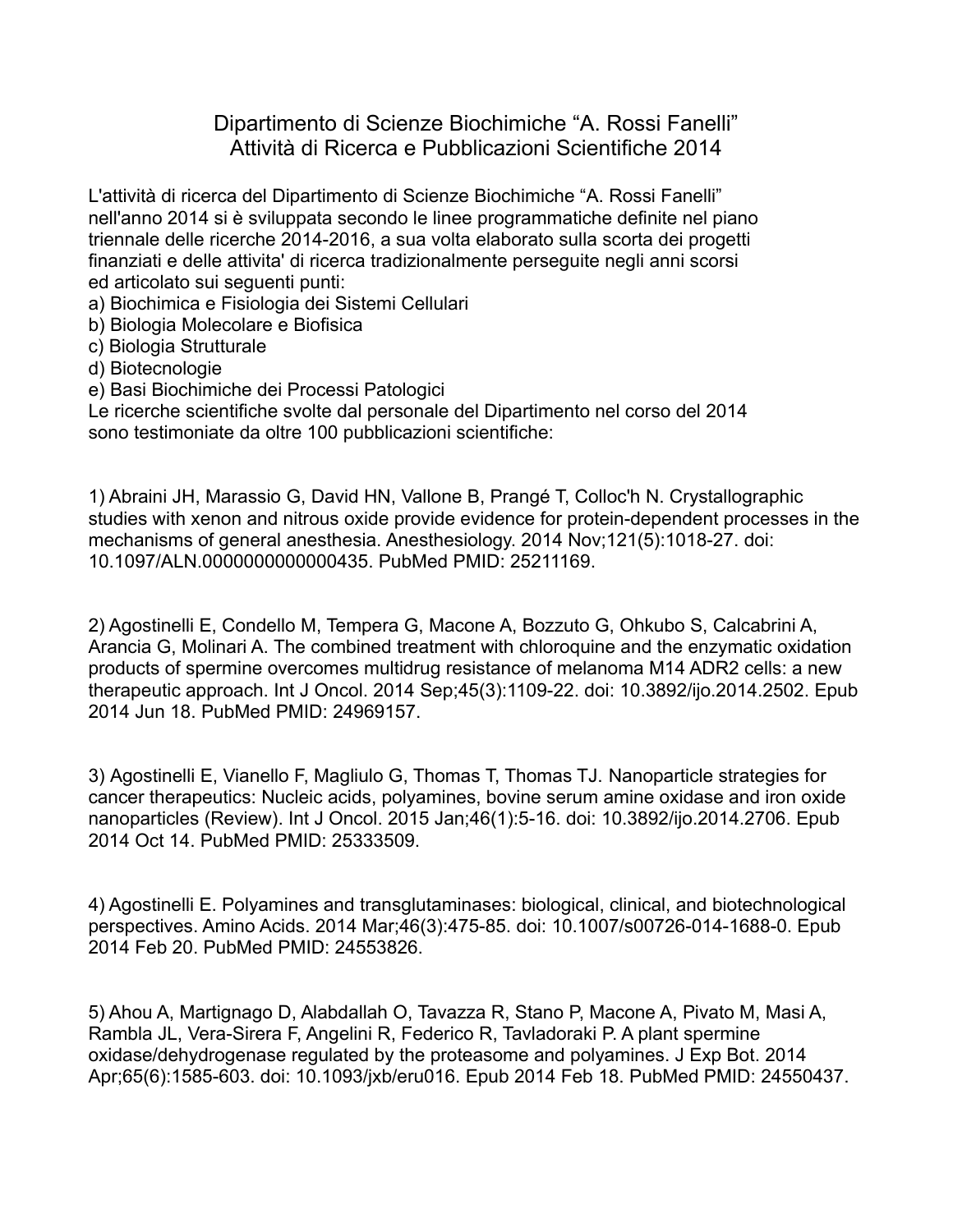6) Amelio I, Cutruzzolá F, Antonov A, Agostini M, Melino G. Serine and glycine metabolism in cancer. Trends Biochem Sci. 2014 Apr;39(4):191-8. doi: 10.1016/j.tibs.2014.02.004. Epub 2014 Mar 20. Review. PubMed PMID: 24657017; PubMed Central PMCID: PMC3989988.

7) Amendola R, Cervelli M, Tempera G, Fratini E, Varesio L, Mariottini P, Agostinelli E. Spermine metabolism and radiation-derived reactive oxygen species for future therapeutic implications in cancer: an additive or adaptive response. Amino Acids. 2014 Mar;46(3):487- 98. doi: 10.1007/s00726-013-1579-9. Epub 2013 Sep 3. Review. PubMed PMID: 23999645.

8) Angelaccio S, Dworkowski F, Di Bello A, Milano T, Capitani G, Pascarella S. Conformational transitions driven by pyridoxal-5'-phosphate uptake in the psychrophilic serine hydroxymethyltransferase from Psychromonas ingrahamii. Proteins. 2014 Oct;82(10):2831- 41. doi: 10.1002/prot.24646. Epub 2014 Aug 5. PubMed PMID: 25044250.

9) Angelucci F, Morea V, Angelaccio S, Saccoccia F, Contestabile R, Ilari A. The crystal structure of archaeal serine hydroxymethyltransferase reveals idiosyncratic features likely required to withstand high temperatures. Proteins. 2014 Dec;82(12):3437-49. doi: 10.1002/prot.24697. Epub 2014 Oct 10. PubMed PMID: 25257552.

10) Arcovito A, Chiarella S, Della Longa S, Di Matteo A, Lo Sterzo C, Scaglione GL, Federici L. Synergic role of nucleophosmin three-helix bundle and a flanking unstructured tail in the interaction with G-quadruplex DNA. J Biol Chem. 2014 Aug 1;289(31):21230-41. doi: 10.1074/jbc.M114.565010. Epub 2014 Jun 21. PubMed PMID: 24952945; PubMed Central PMCID: PMC4118085.

11) Arisan ED, Obakan P, Coker-Gurkan A, Calcabrini A, Agostinelli E, Unsal NP. CDK inhibitors induce mitochondria-mediated apoptosis through the activation of polyamine catabolic pathway in LNCaP, DU145 and PC3 prostate cancer cells. Curr Pharm Des. 2014;20(2):180-8. PubMed PMID: 23701543.

12) Avella G, Ardiccioni C, Scaglione A, Moschetti T, Rondinelli C, Montemiglio LC, Savino C, Giuffrè A, Brunori M, Vallone B. Engineering the internal cavity of neuroglobin demonstrates the role of the haem-sliding mechanism. Acta Crystallogr D Biol Crystallogr. 2014 Jun;70(Pt 6):1640-8. doi: 10.1107/S1399004714007032. Epub 2014 May 29. PubMed PMID: 24914975.

13) Bahadur V, Mastronicola D, Tiwari HK, Kumar Y, Falabella M, Pucillo LP, Sarti P, Giuffrè A, Singh BK. O(2)-dependent efficacy of novel piperidine- and piperazine-based chalcones against the human parasite Giardia intestinalis. Antimicrob Agents Chemother. 2014;58(1):543-9. doi: 10.1128/AAC.00990-13. Epub 2013 Nov 11. PubMed PMID: 24217695; PubMed Central PMCID: PMC3910768.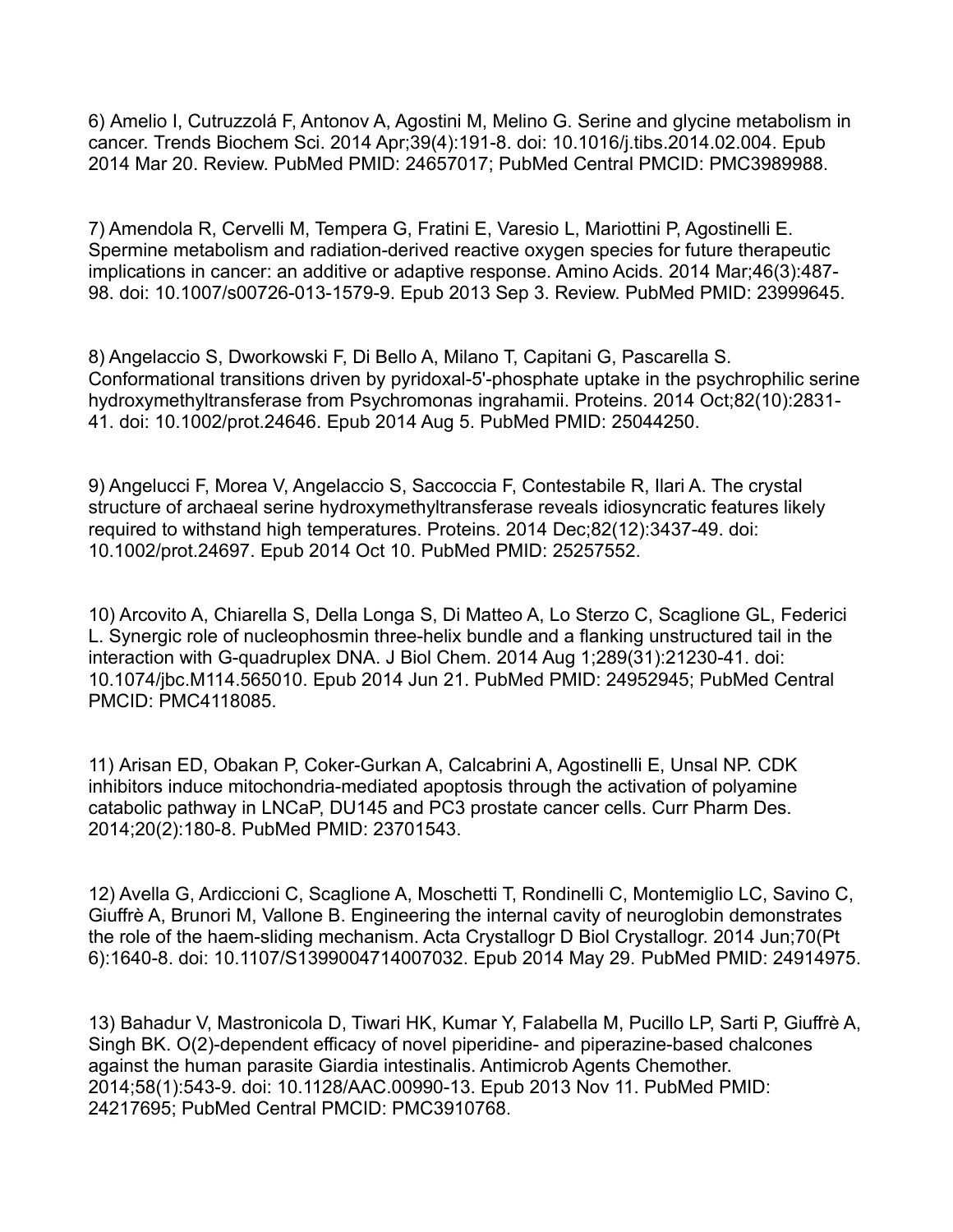14) Barone E, Di Domenico F, Butterfield DA. Statins more than cholesterol lowering agents in Alzheimer disease: their pleiotropic functions as potential therapeutic targets. Biochem Pharmacol. 2014 Apr 15;88(4):605-16. doi: 10.1016/j.bcp.2013.10.030. Epub 2013 Nov 11. Review. PubMed PMID: 24231510; PubMed Central PMCID: PMC3972306.

15) Barone E, Di Domenico F, Mancuso C, Butterfield DA. The Janus face of the heme oxygenase/biliverdin reductase system in Alzheimer disease: it's time for reconciliation. Neurobiol Dis. 2014 Feb;62:144-59. doi: 10.1016/j.nbd.2013.09.018. Epub 2013 Oct 2. Review. PubMed PMID: 24095978; PubMed Central PMCID: PMC3877707.

16) Baseggio Conrado A, D'Angelantonio M, Torreggiani A, Pecci L, Fontana M. Reactivity of hypotaurine and cysteine sulfinic acid toward carbonate radical anion and nitrogen dioxide as explored by the peroxidase activity of Cu,Zn superoxide dismutase and by pulse radiolysis. Free Radic Res. 2014 Nov;48(11):1300-10. doi: 10.3109/10715762.2014.951839. Epub 2014 Sep 4. PubMed PMID: 25156684.

17 Bedse G, Colangeli R, Lavecchia AM, Romano A, Altieri F, Cifani C, Cassano T, Gaetani S. Role of the basolateral amygdala in mediating the effects of the fatty acid amide hydrolase inhibitor URB597 on HPA axis response to stress. Eur Neuropsychopharmacol. 2014 Sep;24(9):1511-23. doi: 10.1016/j.euroneuro.2014.07.005. Epub 2014 Jul 19. PubMed PMID: 25106694.

18) Bedse G, Romano A, Cianci S, Lavecchia AM, Lorenzo P, Elphick MR, Laferla FM, Vendemiale G, Grillo C, Altieri F, Cassano T, Gaetani S. Altered expression of the CB1 cannabinoid receptor in the triple transgenic mouse model of Alzheimer's disease. J Alzheimers Dis. 2014;40(3):701-12. doi: 10.3233/JAD-131910. PubMed PMID: 24496074.

19) Boffi A, Favero G, Federico R, Macone A, Antiochia R, Tortolini C, Sanzó G, Mazzei F. Amine oxidase-based biosensors for spermine and spermidine determination. Anal Bioanal Chem. 2015 Feb;407(4):1131-7. doi:10.1007/s00216-014-8324-4. Epub 2014 Nov 19. PubMed PMID: 25407429.

20) Bonaccorsi di Patti MC, Polticelli F, Cece G, Cutone A, Felici F, Persichini T, Musci G. A structural model of human ferroportin and of its iron binding site. FEBS J. 2014 Jun;281(12):2851-60. doi: 10.1111/febs.12825. Epub 2014 May 14. PubMed PMID: 24767627.

21) Bonetti D, Toto A, Giri R, Morrone A, Sanfelice D, Pastore A, Temussi P, Gianni S, Brunori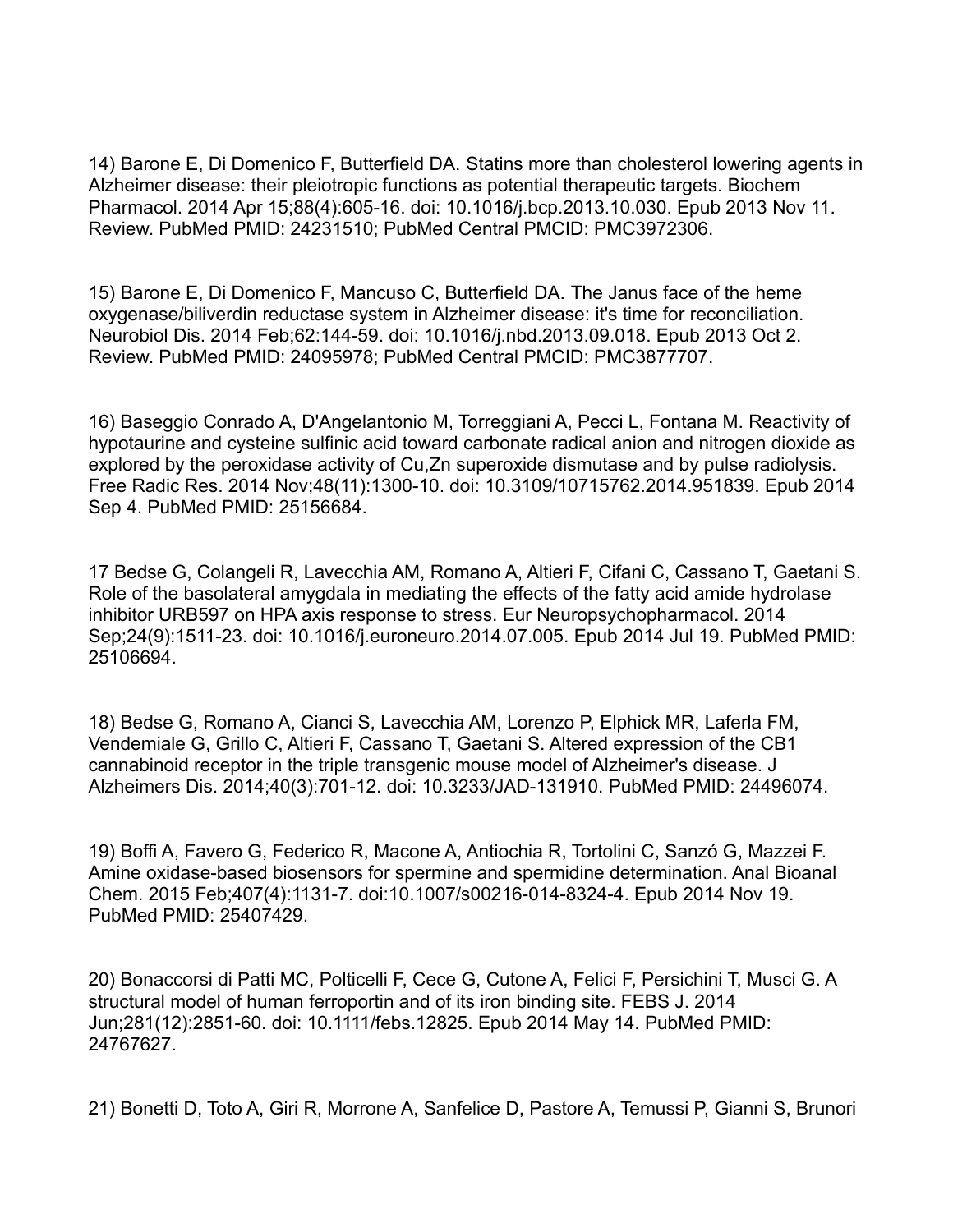M. The kinetics of folding of frataxin. Phys Chem Chem Phys. 2014 Apr 14;16(14):6391-7. doi: 10.1039/c3cp54055c. Epub 2014 Jan 15. PubMed PMID: 24429875.

22) Borisov VB, Forte E, Siletsky SA, Sarti P, Giuffrè A. Cytochrome bd from Escherichia coli catalyzes peroxynitrite decomposition. Biochim Biophys Acta.2015 Feb;1847(2):182-8. doi: 10.1016/j.bbabio.2014.10.006. Epub 2014 Oct 29.PubMed PMID: 25449967.

23) Brufani M, Figliola R. (R)-α-lipoic acid oral liquid formulation: pharmacokinetic parameters and therapeutic efficacy. Acta Biomed. 2014 Aug 20;85(2):108-15. PubMed PMID: 25245645.

24) Brunori M. Variations on the theme: allosteric control in hemoglobin. FEBS J. 2014 Jan;281(2):633-43. doi: 10.1111/febs.12586. Epub 2013 Nov 28. Review. PubMed PMID: 24164725.

25) Bustamante JP, Abbruzzetti S, Marcelli A, Gauto D, Boechi L, Bonamore A, Boffi A, Bruno S, Feis A, Foggi P, Estrin DA, Viappiani C. Ligand uptake modulation by internal water molecules and hydrophobic cavities in hemoglobins. J Phys Chem B. 2014 Feb 6;118(5):1234-45. doi: 10.1021/jp410724z. Epub 2014 Jan 23. PubMed PMID: 24410478.

26) Bustamante JP, Bonamore A, Nadra AD, Sciamanna N, Boffi A, Estrin DA, Boechi L. Molecular basis of thermal stability in truncated (2/2) hemoglobins. Biochim Biophys Acta. 2014 Jul;1840(7):2281-8. doi: 10.1016/j.bbagen.2014.03.018. Epub 2014 Apr 2. PubMed PMID: 24704259.

27) Butterfield DA, Di Domenico F, Barone E. Elevated risk of type 2 diabetes for development of Alzheimer disease: a key role for oxidative stress in brain. Biochim Biophys Acta. 2014 Sep;1842(9):1693-706. doi: 10.1016/j.bbadis.2014.06.010. Epub 2014 Jun 17. Review. PubMed PMID: 24949886; PubMed Central PMCID: PMC4125611.

28) Butterfield DA, Di Domenico F, Swomley AM, Head E, Perluigi M. Redox proteomics analysis to decipher the neurobiology of Alzheimer-like neurodegeneration: overlaps in Down's syndrome and Alzheimer's disease brain. Biochem J. 2014 Oct 15;463(2):177-89. doi: 10.1042/BJ20140772. Review. PubMed PMID: 25242166.

29) Butterfield DA, Gu L, Di Domenico F, Robinson RA. Mass spectrometry and redox proteomics: applications in disease. Mass Spectrom Rev. 2014 Jul-Aug;33(4):277-301. doi: 10.1002/mas.21374. Epub 2013 Sep 30. PubMed PMID: 24930952.

30) Campilongo R, Di Martino ML, Marcocci L, Pietrangeli P, Leuzzi A, Grossi M, Casalino M,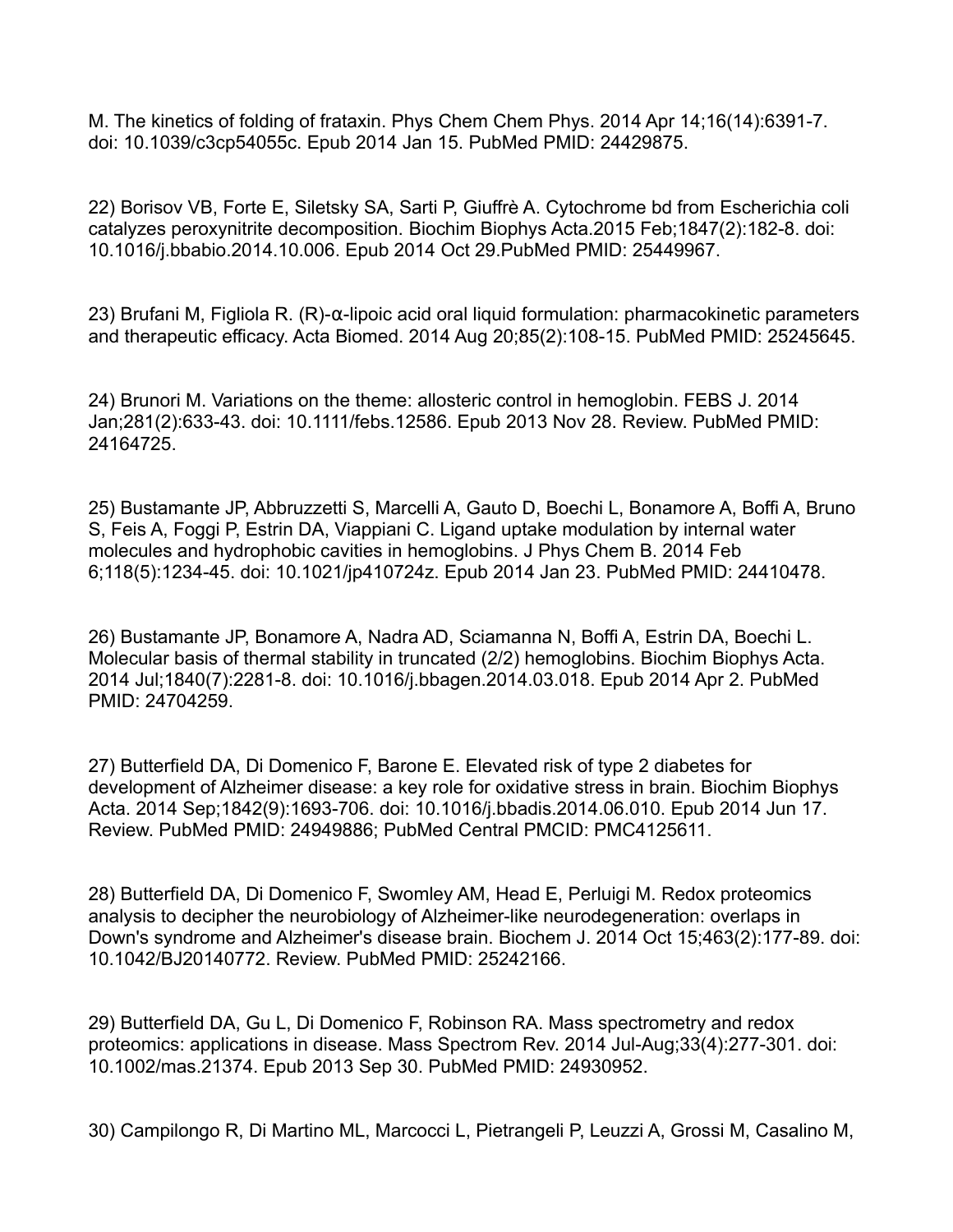Nicoletti M, Micheli G, Colonna B, Prosseda G. Molecular and functional profiling of the polyamine content in enteroinvasive E. coli: looking into the gap between commensal E. coli and harmful Shigella. PLoS One. 2014 Sep 5;9(9):e106589. doi: 10.1371/journal.pone.0106589. eCollection 2014. PubMed PMID: 25192335; PubMed Central PMCID: PMC4156367.

31) Cardone F, Principe S, Schininà ME, Maras B, Capellari S, Parchi P, Notari S, Di Francesco L, Poleggi A, Galeno R, Vinci R, Mellina V, Almonti S, Ladogana A, Pocchiari M. Mutant PrPCJD prevails over wild-type PrPCJD in the brain of V210I and R208H genetic Creutzfeldt-Jakob disease patients. Biochem Biophys Res Commun. 2014 Nov 14;454(2):289-94. doi: 10.1016/j.bbrc.2014.10.051. Epub 2014 Oct 19.PubMed PMID: 25450391.

32) Cenini G, Fiorini A, Sultana R, Perluigi M, Cai J, Klein JB, Head E, Butterfield DA. An investigation of the molecular mechanisms engaged before and after the development of Alzheimer disease neuropathology in Down syndrome: a proteomics approach. Free Radic Biol Med. 2014 Nov;76:89-95. doi: 10.1016/j.freeradbiomed.2014.08.006. Epub 2014 Aug 20. PubMed PMID: 25151119; PubMed Central PMCID: PMC4252833.

33) Cocchiola R, Grillo C, Altieri F, Chichiarelli S, Turano C, Eufemi M. Upregulation of TPX2 by STAT3: identification of a novel STAT3 binding site. PLoS One. 2014 Nov 17;9(11):e113096. doi: 10.1371/journal.pone.0113096. eCollection 2014. PubMed PMID: 25401333; PubMed Central PMCID: PMC4234655.

34) Coccia A, Bastianelli D, Mosca L, Monticolo R, Panuccio I, Carbone A, Calogero A, Lendaro E. Extra virgin olive oil phenols suppress migration and invasion of T24 human bladder cancer cells through modulation of matrix metalloproteinase-2. Nutr Cancer. 2014;66(6):946-54. doi: 10.1080/01635581.2014.922204. Epub 2014 Jun 11. PubMed PMID: 24918476.

35) Colotti G, Poser E, Fiorillo A, Genovese I, Chiarini V, Ilari A. Sorcin, a calcium binding protein involved in the multidrug resistance mechanisms in cancer cells. Molecules. 2014 Sep 5;19(9):13976-89. doi: 10.3390/molecules190913976. Review. PubMed PMID: 25197934.

36) Conti S, Li X, Gianni S, Ghadami SA, Buxbaum J, Cecchi C, Chiti F, Bemporad F. A complex equilibrium among partially unfolded conformations in monomeric transthyretin. Biochemistry. 2014 Jul 15;53(27):4381-92. doi: 10.1021/bi500430w. Epub 2014 Jul 1. PubMed PMID: 24945718.

37) Cutone A, Frioni A, Berlutti F, Valenti P, Musci G, Bonaccorsi di Patti MC. Lactoferrin prevents LPS-induced decrease of the iron exporter ferroportin in human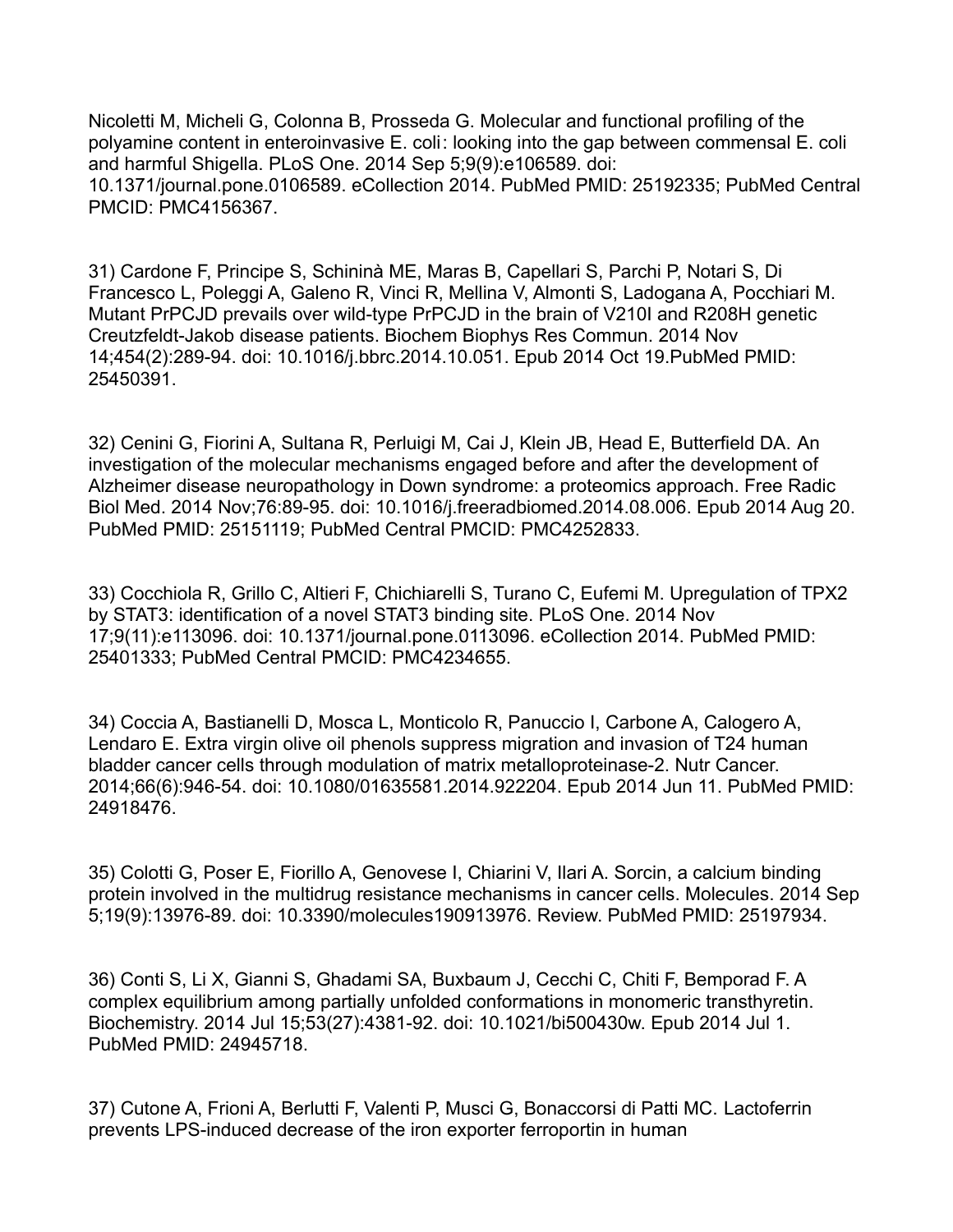monocytes/macrophages. Biometals. 2014 Oct;27(5):807-13. doi: 10.1007/s10534-014-9742- 7. Epub 2014 May 3. PubMed PMID: 24793588.

38) Cutruzzolà F, Arcovito A, Giardina G, della Longa S, D'Angelo P, Rinaldo S. Distalproximal crosstalk in the heme binding pocket of the NO sensor DNR. Biometals. 2014 Aug;27(4):763-73. doi: 10.1007/s10534-014-9770-3. Epub 2014 Jul 10. PubMed PMID: 25007853.

39) Cutruzzolà F, Avigliano L, Candi E. p73 keeps metabolic control in balance. Cell Cycle. 2014;13(2):179-80. doi: 10.4161/cc.27301. Epub 2013 Nov 22. PubMed PMID: 24309544; PubMed Central PMCID: PMC3906232.

40) Dalla Via L, García-Argáez AN, Braga A, Martínez-Vázquez M, Grancara S, Martinis P, Agostinelli E, Toninello A. An eudesman derivative from Verbesina persicifolia D.C. as a natural mild uncoupler in liver mitochondria. A new potential anti-obesity agent? Curr Pharm Des. 2014;20(2):253-61. PubMed PMID: 23701541.

41) Di Domenico F, Barone E, Perluigi M, Butterfield DA. Strategy to reduce free radical species in Alzheimer's disease: an update of selected antioxidants. Expert Rev Neurother. 2015 Jan;15(1):19-40. doi: 10.1586/14737175.2015.955853. Epub 2014 Sep 22. PubMed PMID: 25243342.

42) Di Domenico F, Pupo G, Tramutola A, Giorgi A, Schininà ME, Coccia R, Head E, Butterfield DA, Perluigi M. Redox proteomics analysis of HNE-modified proteins in Down syndrome brain: clues for understanding the development of Alzheimer disease. Free Radic Biol Med. 2014 Jun;71:270-80. doi: 10.1016/j.freeradbiomed.2014.03.027. Epub 2014 Mar 25. PubMed PMID: 24675226.

43) Di Grazia A, Luca V, Segev-Zarko LA, Shai Y, Mangoni ML. Temporins A and B stimulate migration of HaCaT keratinocytes and kill intracellular Staphylococcus aureus. Antimicrob Agents Chemother. 2014 May;58(5):2520-7. doi: 10.1128/AAC.02801-13. Epub 2014 Feb 10. PubMed PMID: 24514087; PubMed Central PMCID: PMC3993219.

44) Di Magno L, Manzi D, D'Amico D, Coni S, Macone A, Infante P, Di Marcotullio L, De Smaele E, Ferretti E, Screpanti I, Agostinelli E, Gulino A, Canettieri G. Druggable glycolytic requirement for Hedgehog-dependent neuronal and medulloblastoma growth. Cell Cycle. 2014;13(21):3404-13. doi:10.4161/15384101.2014.952973. PubMed PMID: 25485584.

45) Di Micco P, Fazzi D'Orsi M, Morea V, Frontali L, Francisci S, Montanari A. The yeast model suggests the use of short peptides derived from mt LeuRS for the therapy of diseases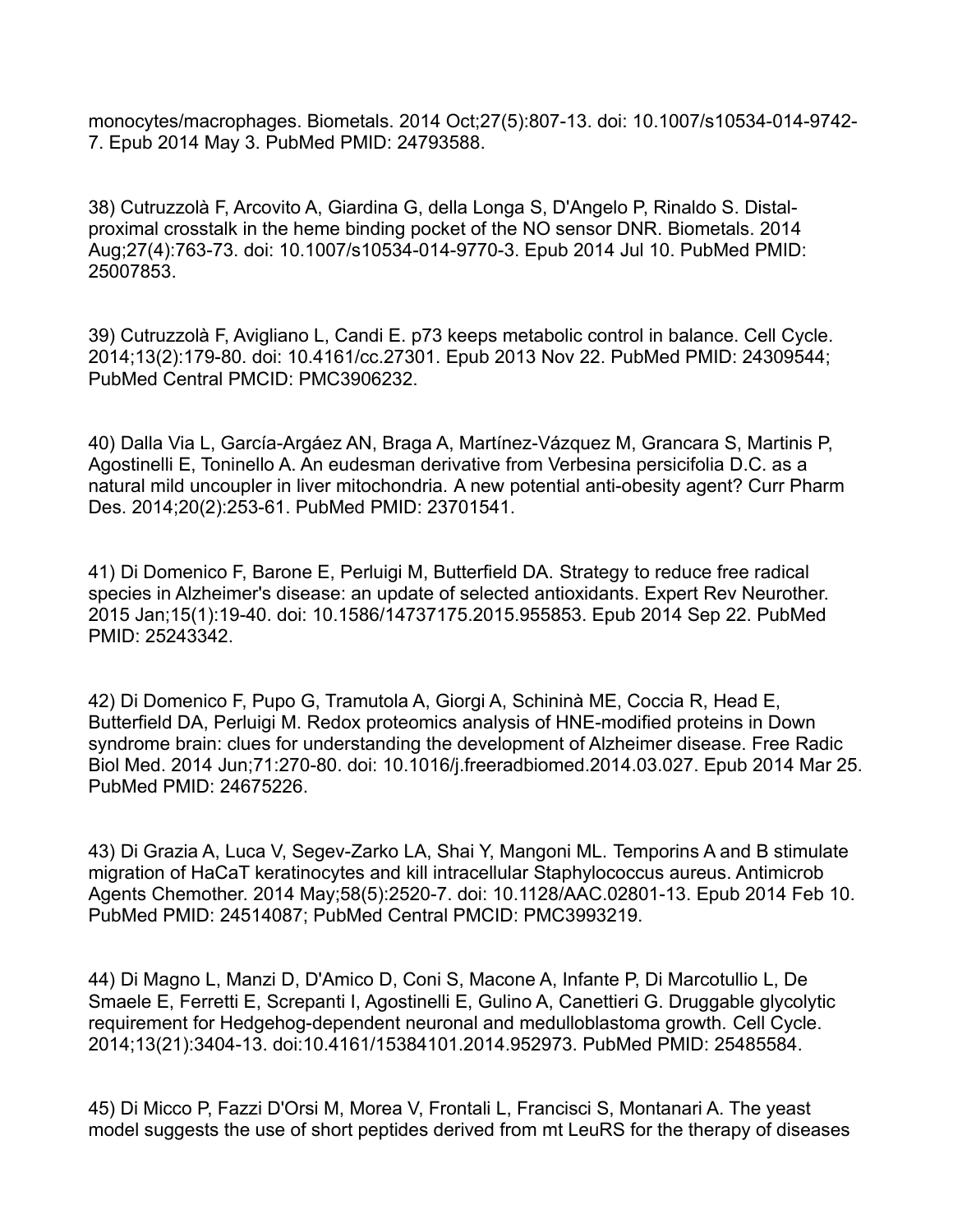due to mutations in several mt tRNAs. Biochim Biophys Acta. 2014 Dec;1843(12):3065-74. doi: 10.1016/j.bbamcr.2014.09.011. Epub 2014 Sep 28. PubMed PMID: 25261707.

46) di Salvo ML, Remesh SG, Vivoli M, Ghatge MS, Paiardini A, D'Aguanno S, Safo MK, Contestabile R. On the catalytic mechanism and stereospecificity of Escherichia coli Lthreonine aldolase. FEBS J. 2014 Jan;281(1):129-45. doi: 10.1111/febs.12581. Epub 2013 Nov 13. PubMed PMID: 24165453.

47) Di Silvio E, Bonetti D, Toto A, Morrone A, Gianni S. The mechanism of binding of the second PDZ domain from the Protein Tyrosine Phosphatase-BL to the Adenomatous Polyposis Coli tumor suppressor. Protein Eng Des Sel. 2014 Aug;27(8):249-53. doi: 10.1093/protein/gzu022. Epub 2014 Jun 13. PubMed PMID: 24928580.

48) Dogan J, Gianni S, Jemth P. The binding mechanisms of intrinsically disordered proteins. Phys Chem Chem Phys. 2014 Apr 14;16(14):6323-31. doi: 10.1039/c3cp54226b. Epub 2013 Dec 6. PubMed PMID: 24317797.

49) Dosnon M, Bonetti D, Morrone A, Erales J, di Silvio E, Longhi S, Gianni S. Demonstration of a Folding after Binding Mechanism in the Recognition between theMeasles Virus N(TAIL) and X Domains. ACS Chem Biol. 2014 Dec 22. [Epub ahead of print] PubMed PMID: 25511246.

50) Elsinghorst PW, di Salvo ML, Parroni A, Contestabile R. Inhibition of human pyridoxal kinase by 2-acetyl-4-((1R,2S,3R)-1,2,3,4-tetrahydroxybutyl)imidazole (THI). J Enzyme Inhib Med Chem. 2014 Jun 5:1-5. [Epub ahead of print] PubMed PMID: 24899377.

51) Fantechi E, Innocenti C, Zanardelli M, Fittipaldi M, Falvo E, Carbo M, Shullani V, Di Cesare Mannelli L, Ghelardini C, Ferretti AM, Ponti A, Sangregorio C, Ceci P. A smart platform for hyperthermia application in cancer treatment: cobalt-doped ferrite nanoparticles mineralized in human ferritin cages. ACS Nano. 2014 May 27;8(5):4705-19. doi: 10.1021/nn500454n. Epub 2014 Apr 8. PubMed PMID: 24689973.

52) Fiorillo A, di Marino D, Bertuccini L, Via A, Pozio E, Camerini S, Ilari A, Lalle M. The crystal structure of Giardia duodenalis 14-3-3 in the apo form: when protein post-translational modifications make the difference. PLoS One. 2014 Mar 21;9(3):e92902. doi: 10.1371/journal.pone.0092902. eCollection 2014. PubMed PMID: 24658679; PubMed Central PMCID: PMC3962474.

53) Foppoli C, De Marco F, Cini C, Perluigi M. Redox control of viral carcinogenesis: The human papillomavirus paradigm. Biochim Biophys Acta. 2014 Dec19. pii: S0304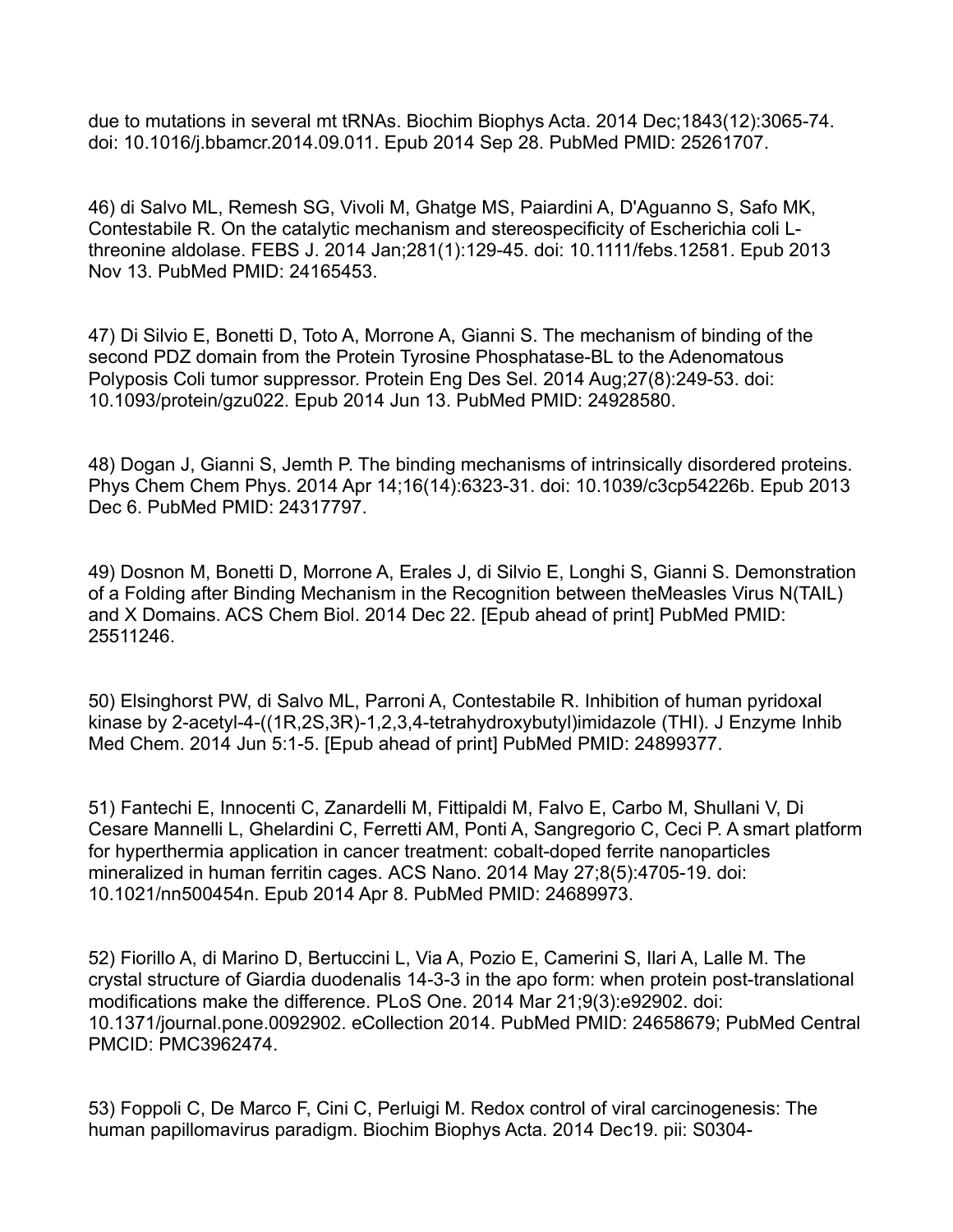4165(14)00424-3. doi: 10.1016/j.bbagen.2014.12.016. [Epub ahead o fprint] Review. PubMed PMID: 25534611.

54) Francioso A, Boffi A, Villani C, Manzi L, D'Erme M, Macone A, Mosca L. Isolation and identification of 2,4,6-trihydroxyphenanthrene as a byproduct of trans-resveratrol photochemical isomerization and electrocyclization. J Org Chem. 2014 Oct 3;79(19):9381-4. doi: 10.1021/jo501405m. Epub 2014 Sep 18. PubMed PMID: 25198795.

55) Francioso A, Mastromarino P, Masci A, d'Erme M, Mosca L. Chemistry, stability and bioavailability of resveratrol. Med Chem. 2014 May;10(3):237-45. Review. PubMed PMID: 24329932.

56) Francioso A, Mastromarino P, Restignoli R, Boffi A, d'Erme M, Mosca L. Improved stability of trans-resveratrol in aqueous solutions by carboxymethylated (1,3/1,6)-β-D-glucan. J Agric Food Chem. 2014 Feb 19;62(7):1520-5. doi: 10.1021/jf404155e. Epub 2014 Feb 6. PubMed PMID: 24467639.

57) Gianni S, Camilloni C, Giri R, Toto A, Bonetti D, Morrone A, Sormanni P, Brunori M, Vendruscolo M. Understanding the frustration arising from the competition between function, misfolding, and aggregation in a globular protein. Proc Natl Acad Sci U S A. 2014 Sep 30;111(39):14141-6. doi: 10.1073/pnas.1405233111. Epub 2014 Sep 16. PubMed PMID: 25228761; PubMed Central PMCID: PMC4191818.

58) Gianni S, Dogan J, Jemth P. Distinguishing induced fit from conformational selection. Biophys Chem. 2014 May;189:33-9. doi: 10.1016/j.bpc.2014.03.003. Epub 2014 Apr 1. Review. PubMed PMID: 24747333.

59) Gianni S, Jemth P. Conserved nucleation sites reinforce the significance of Phi value analysis in protein-folding studies. IUBMB Life. 2014 Jul;66(7):449-52. doi: 10.1002/iub.1287. Epub 2014 Jul 18. PubMed PMID: 25044918.

60) Giuffrè A, Borisov VB, Arese M, Sarti P, Forte E. Cytochrome bd oxidase and bacterial tolerance to oxidative and nitrosative stress. Biochim Biophys Acta. 2014 Jul;1837(7):1178- 87. doi: 10.1016/j.bbabio.2014.01.016. Epub 2014 Jan 31. Review. PubMed PMID: 24486503.

61) Gonçalves VL, Vicente JB, Pinto L, Romão CV, Frazão C, Sarti P, Giuffrè A, Teixeira M. Flavodiiron oxygen reductase from Entamoeba histolytica: modulation of substrate preference by tyrosine 271 and lysine 53. J Biol Chem. 2014 Oct 10;289(41):28260-70. doi: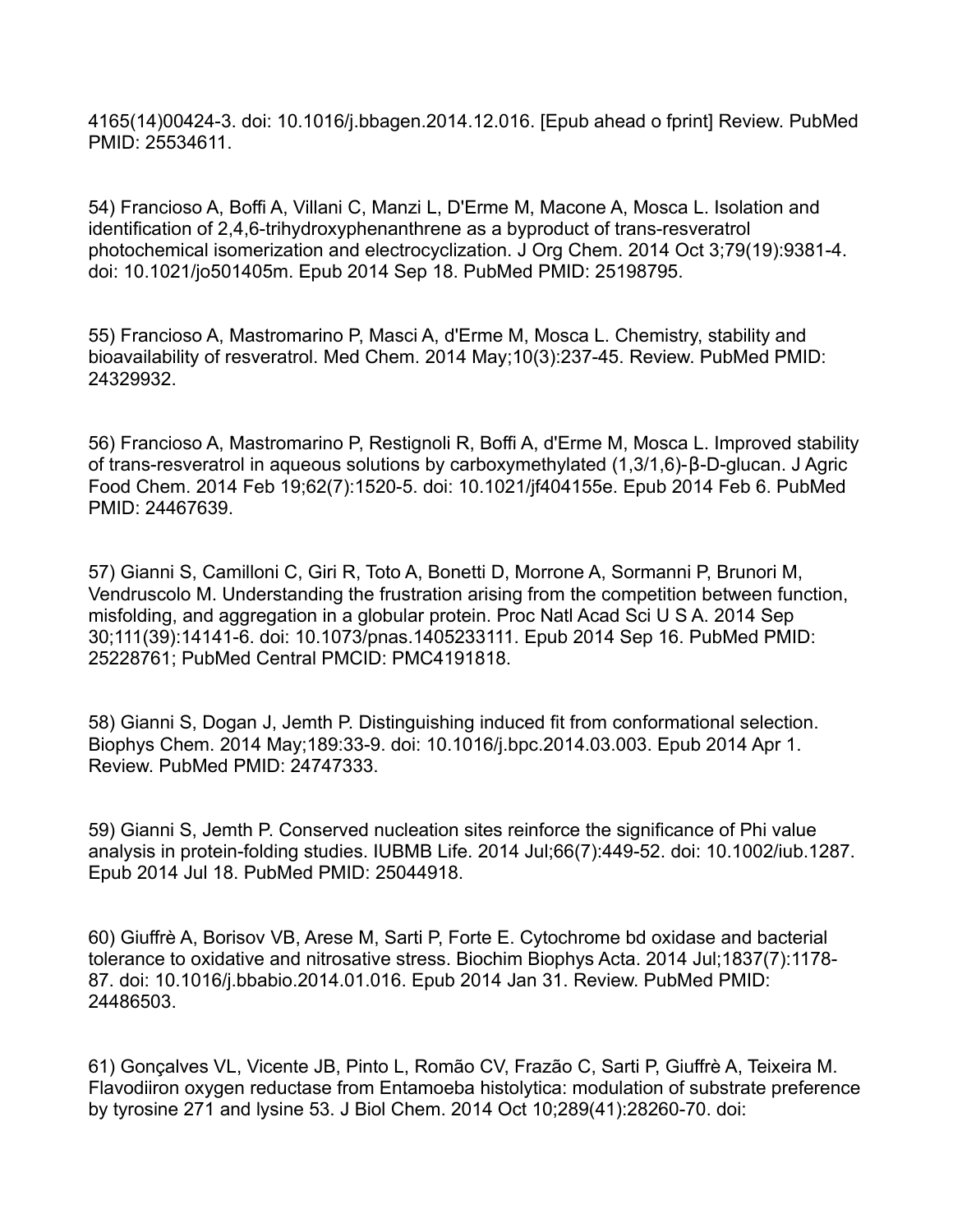10.1074/jbc.M114.579086. Epub 2014 Aug 23. PubMed PMID: 25151360; PubMed Central PMCID: PMC4192481.

62) Grancara S, Martinis P, Manente S, García-Argáez AN, Tempera G, Bragadin M, Dalla Via L, Agostinelli E, Toninello A. Bidirectional fluxes of spermine across the mitochondrial membrane. Amino Acids. 2014 Mar;46(3):671-9. doi: 10.1007/s00726-013-1591-0. Epub 2013 Sep 17. Review. PubMed PMID: 24043461.

63) Grillo C, Chichiarelli S, Gaucci E, Altieri F, Turano C, Cervoni L. The binding of silibinin to ERp57. Chem Biol Interact. 2014 Apr 25;213:37-43. doi: 10.1016/j.cbi.2014.02.005. Epub 2014 Feb 14. PubMed PMID: 24530445.

64) Haslam IS, Roubos EW, Mangoni ML, Yoshizato K, Vaudry H, Kloepper JE, Pattwell DM, Maderson PF, Paus R. From frog integument to human skin: dermatological perspectives from frog skin biology. Biol Rev Camb Philos Soc. 2014 Aug;89(3):618-55. doi: 10.1111/brv.12072. Epub 2013 Dec 3. PubMed PMID: 24299058.

65) Hehle VK, Lombardi R, van Dolleweerd CJ, Paul MJ, Di Micco P, Morea V, Benvenuto E, Donini M, Ma JK. Site-specific proteolytic degradation of IgG monoclonal antibodies expressed in tobacco plants. Plant Biotechnol J. 2015 Feb;13(2):235-45. doi: 10.1111/pbi.12266. Epub 2014 Oct 4. PubMed PMID: 25283551.

66) Ilari A, Alaleona F, Tria G, Petrarca P, Battistoni A, Zamparelli C, Verzili D, Falconi M, Chiancone E. The Salmonella enterica ZinT structure, zinc affinity and interaction with the high-affinity uptake protein ZnuA provide insight into the management of periplasmic zinc. Biochim Biophys Acta. 2014 Jan;1840(1):535-44. doi: 10.1016/j.bbagen.2013.10.010. Epub 2013 Oct 12. PubMed PMID: 24128931.

67) Kass I, Hoke DE, Costa MG, Reboul CF, Porebski BT, Cowieson NP, Leh H, Pennacchietti E, McCoey J, Kleifeld O, Borri Voltattorni C, Langley D, Roome B, Mackay IR, Christ D, Perahia D, Buckle M, Paiardini A, De Biase D, Buckle AM. Cofactor-dependent conformational heterogeneity of GAD65 and its role in autoimmunity and neurotransmitter homeostasis. Proc Natl Acad Sci U S A. 2014 Jun 24;111(25):E2524-9. doi: 10.1073/pnas.1403182111. Epub 2014 Jun 9. PubMed PMID: 24927554; PubMed Central PMCID: PMC4078817.

68) Kolar SS, Luca V, Baidouri H, Mannino G, McDermott AM, Mangoni ML. Esculentin-1a(1- 21)NH2: a frog skin-derived peptide for microbial keratitis. Cell Mol Life Sci. 2015 Feb;72(3):617-27. doi: 10.1007/s00018-014-1694-0. Epub 2014 Aug 3. PubMed PMID: 25086859.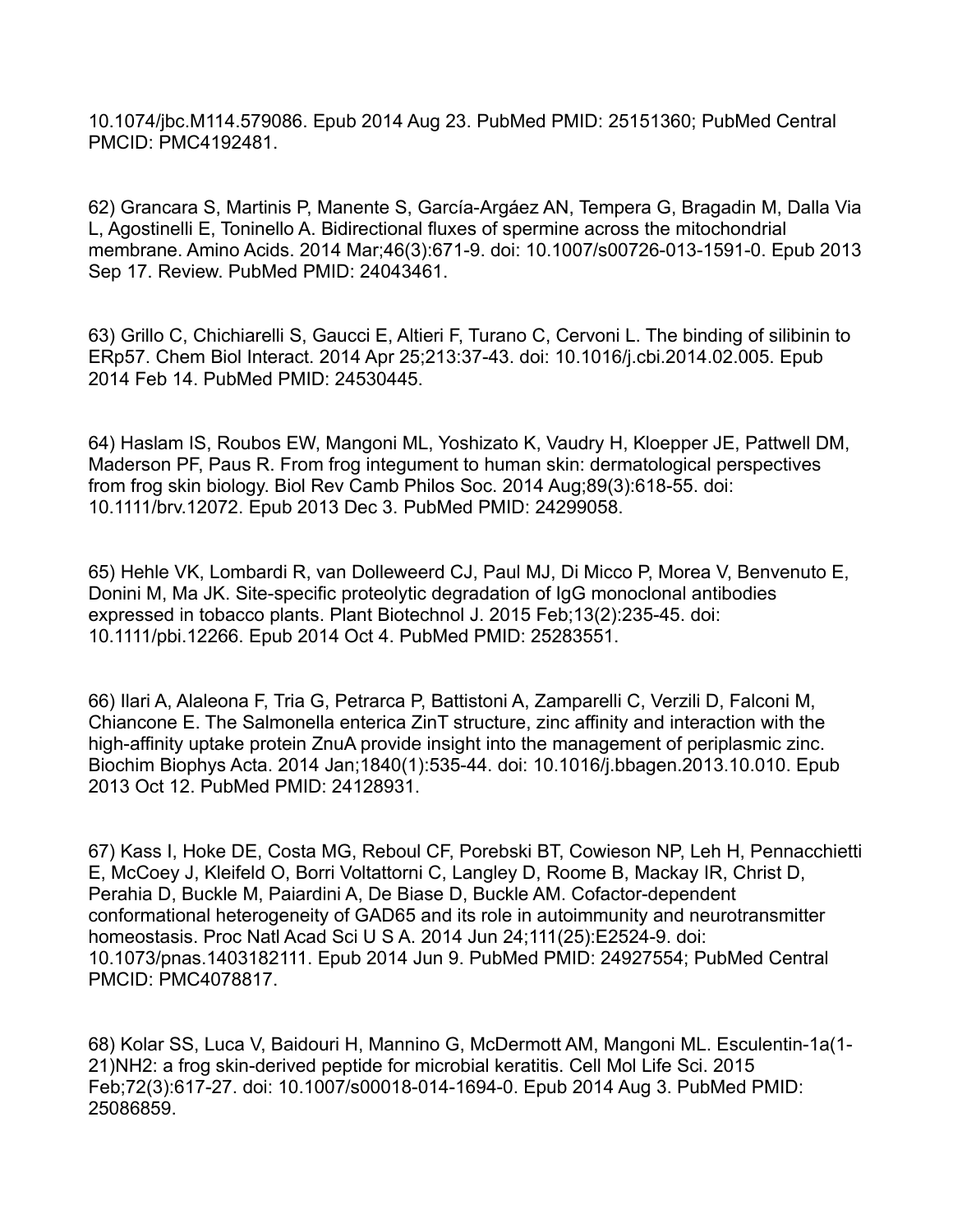69) Lalioti VS, Ilari A, O'Connell DJ, Poser E, Sandoval IV, Colotti G. Sorcin links calcium signaling to vesicle trafficking, regulates Polo-like kinase 1 and is necessary for mitosis. PLoS One. 2014 Jan 10;9(1):e85438. doi: 10.1371/journal.pone.0085438. eCollection 2014. PubMed PMID: 24427308; PubMed Central PMCID: PMC3888430.

70) Lo Vasco VR, Leopizzi M, Stoppoloni D, Della Rocca C. Silencing of phosphoinositidespecific phospholipase C ε remodulates the expression of the phosphoinositide signal transduction pathway in human osteosarcoma cell lines. Anticancer Res. 2014 Aug;34(8):4069-75. PubMed PMID: 25075031.

71) Lori C, Pasquo A, Montanari R, Capelli D, Consalvi V, Chiaraluce R, Cervoni L, Loiodice F, Laghezza A, Aschi M, Giorgi A, Pochetti G. Structural basis of the transactivation deficiency of the human PPARγ F360L mutant associated with familial partial lipodystrophy. Acta Crystallogr D Biol Crystallogr. 2014 Jul;70(Pt 7):1965-76. doi: 10.1107/S1399004714009638. Epub 2014 Jun 29. PubMed PMID: 25004973.

72) Luca V, Olivi M, Di Grazia A, Palleschi C, Uccelletti D, Mangoni ML. Anti-Candida activity of 1-18 fragment of the frog skin peptide esculentin-1b: in vitro and in vivo studies in a Caenorhabditis elegans infection model. Cell Mol Life Sci. 2014 Jul;71(13):2535-46. doi: 10.1007/s00018-013-1500-4. Epub 2013 Nov 10. PubMed PMID: 24221134.

73) Lund P, Tramonti A, De Biase D. Coping with low pH: molecular strategies in neutralophilic bacteria. FEMS Microbiol Rev. 2014 Nov;38(6):1091-125. doi: 10.1111/1574- 6976.12076. Epub 2014 Jul 2. Review. PubMed PMID: 24898062.

74) Ma Y, Biava H, Contestabile R, Budisa N, di Salvo ML. Coupling bioorthogonal chemistries with artificial metabolism: intracellular biosynthesis of azidohomoalanine and its incorporation into recombinant proteins. Molecules. 2014 Jan 15;19(1):1004-22. doi: 10.3390/molecules19011004. PubMed PMID: 24434673.

75) Maras B, Angiolella L, Mignogna G, Vavala E, Macone A, Colone M, Pitari G, Stringaro A, Dupré S, Palamara AT. Glutathione metabolism in Candida albicans resistant strains to fluconazole and micafungin. PLoS One. 2014 Jun 4;9(6):e98387. doi: 10.1371/journal.pone.0098387. eCollection 2014. PubMed PMID: 24896636; PubMed Central PMCID: PMC4045664.

76) Masciarelli S, Quaranta R, Iosue I, Colotti G, Padula F, Varchi G, Fazi F, Del Rio A. A small-molecule targeting the microRNA binding domain of argonaute 2 improves the retinoic acid differentiation response of the acute promyelocytic leukemia cell line NB4. ACS Chem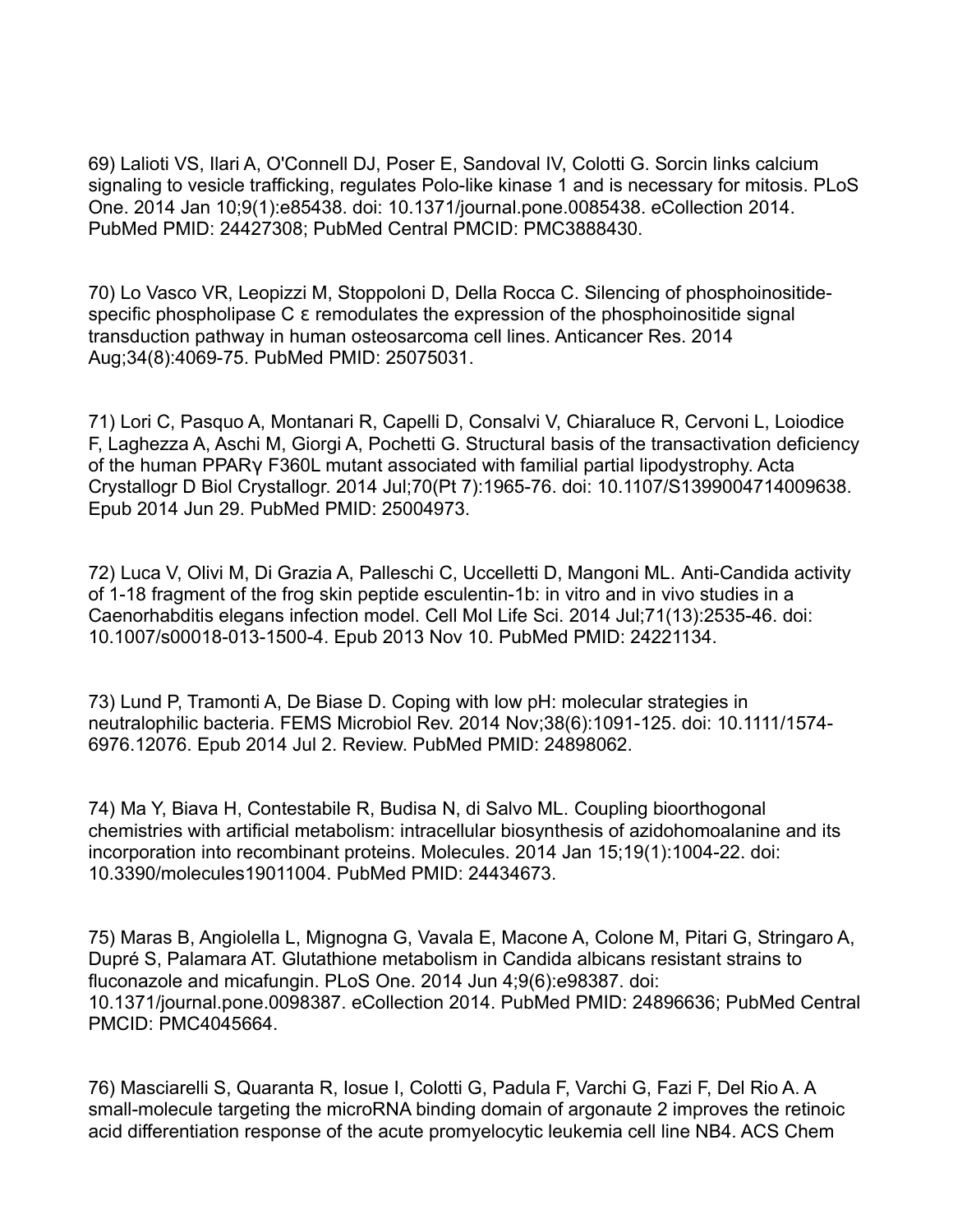Biol. 2014 Aug 15;9(8):1674-9. doi: 10.1021/cb500286b. Epub 2014 Jun 11. PubMed PMID: 24914804.

77) Mastronicola D, Falabella M, Testa F, Pucillo LP, Teixeira M, Sarti P, Saraiva LM, Giuffrè A. Functional characterization of peroxiredoxins from the human protozoan parasite Giardia intestinalis. PLoS Negl Trop Dis. 2014 Jan 9;8(1):e2631. doi: 10.1371/journal.pntd.0002631. eCollection 2014. PubMed PMID: 24416465; PubMed Central PMCID: PMC3886907.

78) Minicozzi V, Chiaraluce R, Consalvi V, Giordano C, Narcisi C, Punzi P, Rossi GC, Morante S. Computational and experimental studies on β-sheet breakers targeting Aβ1-40 fibrils. J Biol Chem. 2014 Apr 18;289(16):11242-52. doi: 10.1074/jbc.M113.537472. Epub 2014 Feb 28. PubMed PMID: 24584938; PubMed Central PMCID: PMC4036262.

79) Mistry SN, Drinkwater N, Ruggeri C, Sivaraman KK, Loganathan S, Fletcher S, Drag M, Paiardini A, Avery VM, Scammells PJ, McGowan S. Two-pronged attack: dual inhibition of Plasmodium falciparum M1 and M17 metalloaminopeptidases by a novel series of hydroxamic acid-based inhibitors. J Med Chem. 2014 Nov 13;57(21):9168-83. doi: 10.1021/jm501323a. Epub 2014 Oct 24. PubMed PMID: 25299353.

80) Musci G, Polticelli F, Bonaccorsi di Patti MC. Ceruloplasmin-ferroportin system of iron traffic in vertebrates. World J Biol Chem. 2014 May 26;5(2):204-15. doi: 10.4331/wjbc.v5.i2.204. Review. PubMed PMID: 24921009; PubMed Central PMCID: PMC4050113.

81) Naquet P, Pitari G, Duprè S, Galland F. Role of the Vnn1 pantetheinase in tissue tolerance to stress. Biochem Soc Trans. 2014 Aug;42(4):1094-100. doi: 10.1042/BST20140092. PubMed PMID: 25110008.

82) Nicoletti FP, Bustamante JP, Droghetti E, Howes BD, Fittipaldi M, Bonamore A, Baiocco P, Feis A, Boffi A, Estrin DA, Smulevich G. Interplay of the H-bond donor-acceptor role of the distal residues in hydroxyl ligand stabilization ofThermobifida fusca truncated hemoglobin. Biochemistry. 2014 Dec30;53(51):8021-30. doi: 10.1021/bi501132a. Epub 2014 Dec 17. PubMed PMID:25437272.

83) Obakan P, Arisan ED, Calcabrini A, Agostinelli E, Bolkent S, Palavan-Unsal N. Activation of polyamine catabolic enzymes involved in diverse responses against epibrassinolideinduced apoptosis in LNCaP and DU145 prostate cancer cell lines. Amino Acids. 2014 Mar;46(3):553-64. doi: 10.1007/s00726-013-1574-1. Epub 2013 Aug 21. PubMed PMID: 23963538.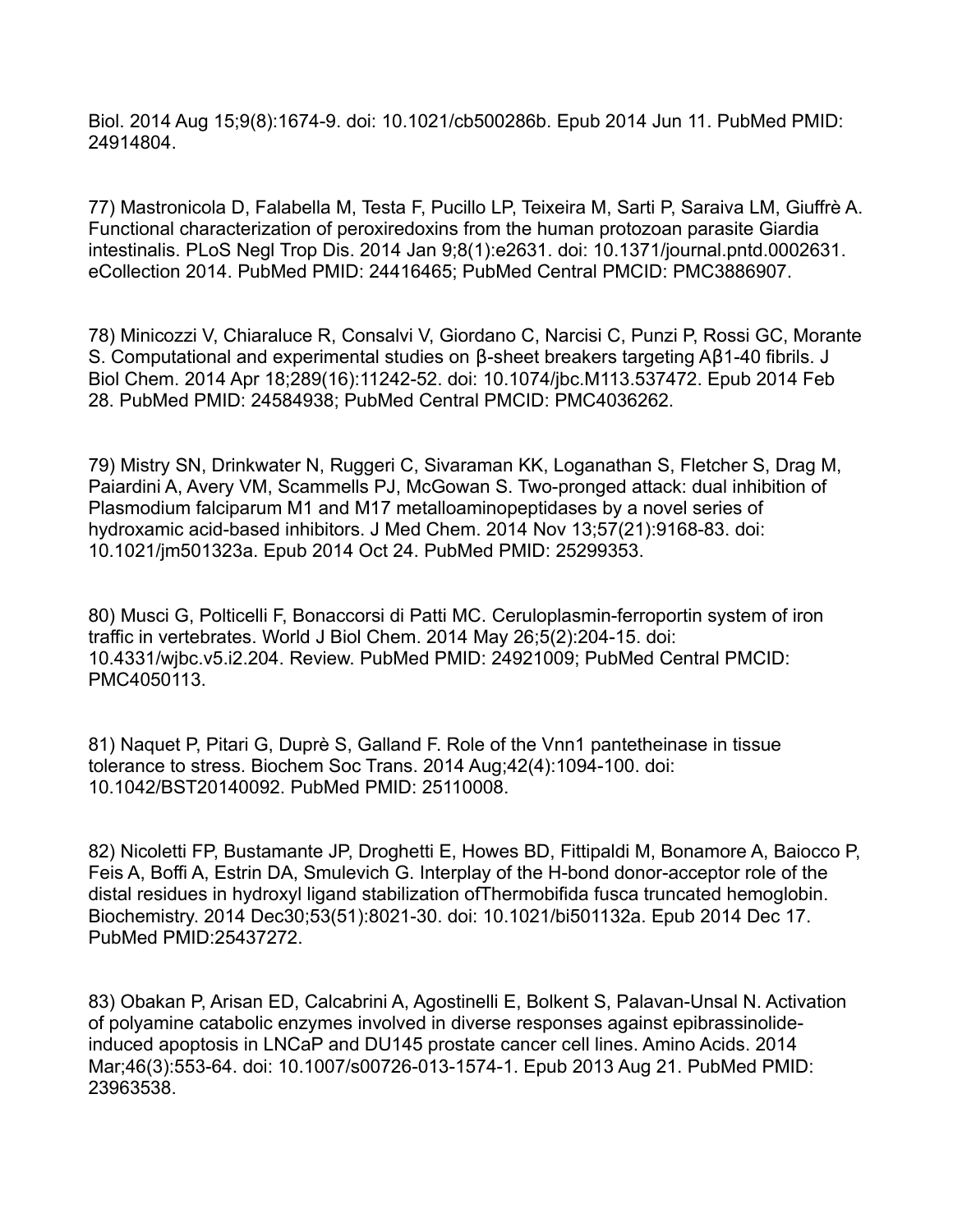84) Paiardini A, Aducci P, Cervoni L, Cutruzzolà F, Di Lucente C, Janson G, Pascarella S, Rinaldo S, Visconti S, Camoni L. The phytotoxin fusicoccin differently regulates 14-3-3 proteins association to mode III targets. IUBMB Life. 2014 Jan;66(1):52-62. doi: 10.1002/iub.1239. Epub 2014 Jan 10. PubMed PMID: 24408864.

85) Paiardini A, Contestabile R, Buckle AM, Cellini B. PLP-dependent enzymes. Biomed Res Int. 2014;2014:856076. doi: 10.1155/2014/856076. Epub 2014 Jan 15. PubMed PMID: 24527459; PubMed Central PMCID: PMC3914556.

86) Paone A, Marani M, Fiascarelli A, Rinaldo S, Giardina G, Contestabile R, Paiardini A, Cutruzzolà F. SHMT1 knockdown induces apoptosis in lung cancer cells by causing uracil misincorporation. Cell Death Dis. 2014 Nov 20;5:e1525. doi:10.1038/cddis.2014.482. PubMed PMID: 25412303; PubMed Central PMCID: PMC4260740.

87) Patrizi B, Lapini A, Di Donato M, Marcelli A, Lima M, Righini R, Foggi P, Baiocco P, Bonamore A, Boffi A. Role of local structure and dynamics of small ligand migration in proteins: a study of a mutated truncated hemoprotein from Thermobifida fusca by time resolved MIR spectroscopy. J Phys Chem B. 2014 Aug 7;118(31):9209-17. doi: 10.1021/jp504499b. Epub 2014 Jul 23. PubMed PMID: 25019316.

88) Peluso I, Manafikhi H, Altieri F, Zanza C, Palmery M. The effect of sample storage on the Peroxidation of Leukocytes Index Ratio (PLIR) measure. Sci Rep. 2014 Oct 7;4:6539. doi: 10.1038/srep06539. PubMed PMID: 25290094.

89) Perli E, Giordano C, Pisano A, Montanari A, Campese AF, Reyes A, Ghezzi D, Nasca A, Tuppen HA, Orlandi M, Di Micco P, Poser E, Taylor RW, Colotti G, Francisci S, Morea V, Frontali L, Zeviani M, d'Amati G. The isolated carboxy-terminal domain of human mitochondrial leucyl-tRNA synthetase rescues the pathological phenotype of mitochondrial tRNA mutations in human cells. EMBO Mol Med. 2014 Feb;6(2):169-82. doi: 10.1002/emmm.201303198. Epub 2014 Jan 10. PubMed PMID: 24413190; PubMed Central PMCID: PMC3927953.

90) Perluigi M, Di Domenico F, Buttterfield DA. Unraveling the complexity of neurodegeneration in brains of subjects with Down syndrome: insights from proteomics. Proteomics Clin Appl. 2014 Feb;8(1-2):73-85. Review. PubMed PMID: 24259517; PubMed Central PMCID: PMC3965623.

91) Perluigi M, Pupo G, Tramutola A, Cini C, Coccia R, Barone E, Head E, Butterfield DA, Di Domenico F. Neuropathological role of PI3K/Akt/mTOR axis in Down syndrome brain. Biochim Biophys Acta. 2014 Jul;1842(7):1144-53. doi: 10.1016/j.bbadis.2014.04.007. Epub 2014 Apr 13. PubMed PMID: 24735980; PubMed Central PMCID: PMC4062876.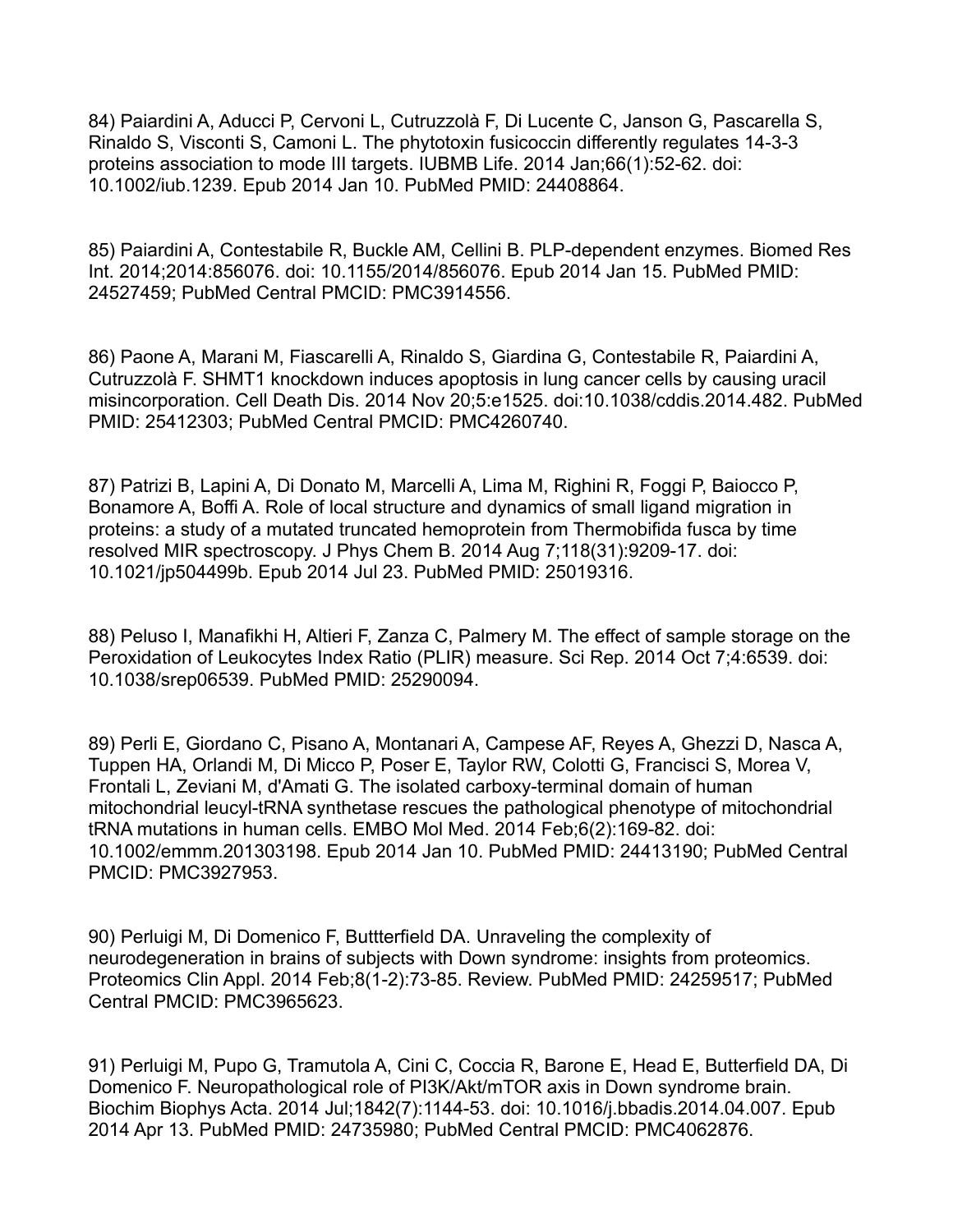92) Perluigi M, Swomley AM, Butterfield DA. Redox proteomics and the dynamic molecular landscape of the aging brain. Ageing Res Rev. 2014 Jan;13:75-89. doi: 10.1016/j.arr.2013.12.005. Epub 2013 Dec 25. Review. PubMed PMID: 24374232.

93) Rinaldo S, Giardina G, Cutruzzolà F. Nitrosylation of c heme in cd(1)-nitrite reductase is enhanced during catalysis. Biochem Biophys Res Commun. 2014 Aug 29;451(3):449-54. doi: 10.1016/j.bbrc.2014.08.020. Epub 2014 Aug 10. PubMed PMID: 25117445.

94) Roversi D, Luca V, Aureli S, Park Y, Mangoni ML, Stella L. How many antimicrobial peptide molecules kill a bacterium? The case of PMAP-23. ACS Chem Biol. 2014 Sep 19;9(9):2003-7. doi: 10.1021/cb500426r. Epub 2014 Jul 30. PubMed PMID: 25058470.

95) Saccoccia F, Angelucci F, Boumis G, Carotti D, Desiato G, Miele AE, Bellelli A. Thioredoxin reductase and its inhibitors. Curr Protein Pept Sci. 2014;15(6):621-46. PubMed PMID: 24875642; PubMed Central PMCID: PMC4275836.

96) Saccoccia F, Angelucci F, Boumis G, Desiato G, Miele AE, Bellelli A. Selenocysteine robustness versus cysteine versatility: a hypothesis on the evolution of the moonlighting behaviour of peroxiredoxins. Biochem Soc Trans. 2014 Dec;42(6):1768-72. doi: 10.1042/BST20140212. PubMed PMID: 25399604.

97) Salerno C, Zicari A, Mari E, D'Eufemia P. Scavenging properties of neutrophil 4 hydroxyphenylpyruvate dioxygenase are based on a hypothesis that does not stand up to scrutiny. Biomed Pharmacother. 2014 Oct;68(8):1045-8. doi:10.1016/j.biopha.2014.09.002. Epub 2014 Sep 18. PubMed PMID: 25443415.

98) Santini P, Politi L, Vedova PD, Scandurra R, Scotto d'Abusco A. The inflammatory circuitry of miR-149 as a pathological mechanism in osteoarthritis. Rheumatol Int. 2014 May;34(5):711-6. doi: 10.1007/s00296-013-2754-8. Epub 2013 Apr 18. PubMed PMID: 23595570.

99) Sechi S, Colotti G, Belloni G, Mattei V, Frappaolo A, Raffa GD, Fuller MT, Giansanti MG. GOLPH3 is essential for contractile ring formation and Rab11 localization to the cleavage site during cytokinesis in Drosophila melanogaster. PLoS Genet. 2014 May 1;10(5):e1004305. doi: 10.1371/journal.pgen.1004305. eCollection 2014 May. PubMed PMID: 24786584; PubMed Central PMCID: PMC4006750.

100) Spadaccio C, De Marco F, Di Domenico F, Coccia R, Lusini M, Barbato R, Covino E,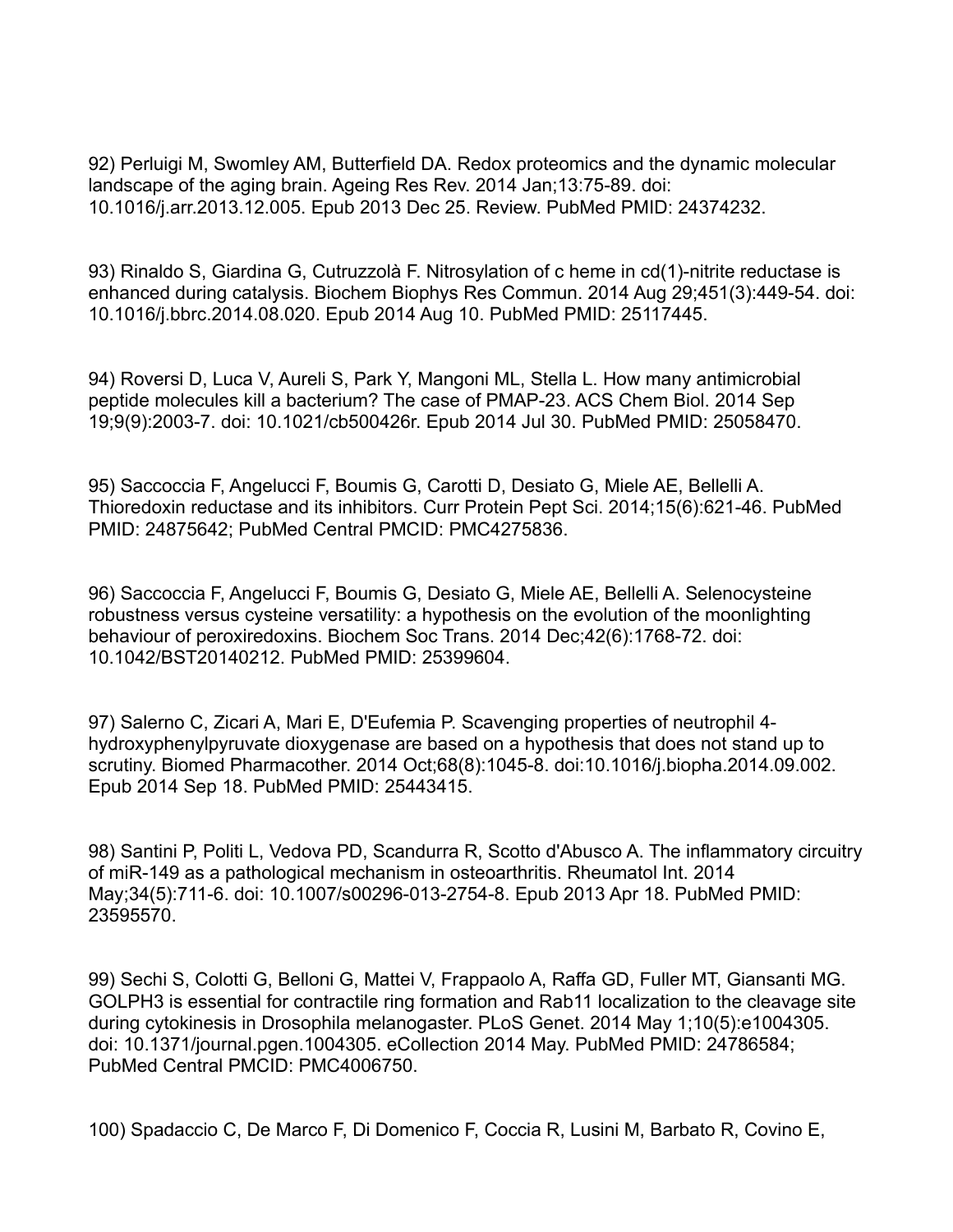Chello M. Simvastatin attenuates the endothelial pro-thrombotic shift in saphenous vein grafts induced by Advanced glycation endproducts. Thromb Res. 2014 Mar;133(3):418-25. doi: 10.1016/j.thromres.2013.12.023. Epub 2013 Dec 21. PubMed PMID: 24388572.

101) Sposini S, Caltabiano G, Hanyaloglu AC, Miele R. Identification of transmembrane domains that regulate spatial arrangements and activity of prokineticin receptor 2 dimers. Mol Cell Endocrinol. 2015 Jan 5;399:362-72. doi: 10.1016/j.mce.2014.10.024. Epub 2014 Nov 6. PubMed PMID: 25449422.

102) Stoppoloni D, Politi L, Leopizzi M, Gaetani S, Guazzo R, Basciani S, Moreschini O, De Santi M, Scandurra R, Scotto d'Abusco A. Effect of glucosamine and its peptidyl-derivative on the production of extracellular matrix components by human primary chondrocytes. Osteoarthritis Cartilage. 2015 Jan;23(1):103-13. doi: 10.1016/j.joca.2014.09.005. Epub 2014 Sep 16. PubMed PMID: 25219669.

103) Stringaro A, Vavala E, Colone M, Pepi F, Mignogna G, Garzoli S, Cecchetti S, Ragno R, Angiolella L. Effects of Mentha suaveolens Essential Oil Alone or in Combination with Other Drugs in Candida albicans. Evid Based Complement Alternat Med. 2014;2014:125904. doi: 10.1155/2014/125904. Epub 2014 Feb 27. PubMed PMID: 24719638; PubMed Central PMCID: PMC3955632.

104) Toto A, Giri R, Brunori M, Gianni S. The mechanism of binding of the KIX domain to the mixed lineage leukemia protein and its allosteric role in the recognition of c-Myb. Protein Sci. 2014 Jul;23(7):962-9. doi: 10.1002/pro.2480. Epub 2014 May 9. PubMed PMID: 24753318; PubMed Central PMCID: PMC4088980.

105) Vicente JB, Colaço HG, Mendes MI, Sarti P, Leandro P, Giuffrè A. NO\* binds human cystathionine β-synthase quickly and tightly. J Biol Chem. 2014 Mar 21;289(12):8579-87. doi: 10.1074/jbc.M113.507533. Epub 2014 Feb 10. PubMed PMID: 24515102; PubMed Central PMCID: PMC3961681.

106) Vijayanathan V, Agostinelli E, Thomas T, Thomas TJ. Innovative approaches to the use of polyamines for DNA nanoparticle preparation for gene therapy. Amino Acids. 2014 Mar;46(3):499-509. doi: 10.1007/s00726-013-1549-2. Epub 2013 Jul 17. Review. PubMed PMID: 23860846.

107) Yang Y, Allemand F, Guca E, Vallone B, Delbecq S, Roumestand C. (1)H, (15)N and (13)C Backbone resonance assignments of murine met-neuroglobin, free and in complex with cyanide. Biomol NMR Assign. 2014 May 16. [Epub ahead of print] PubMed PMID: 24830543.